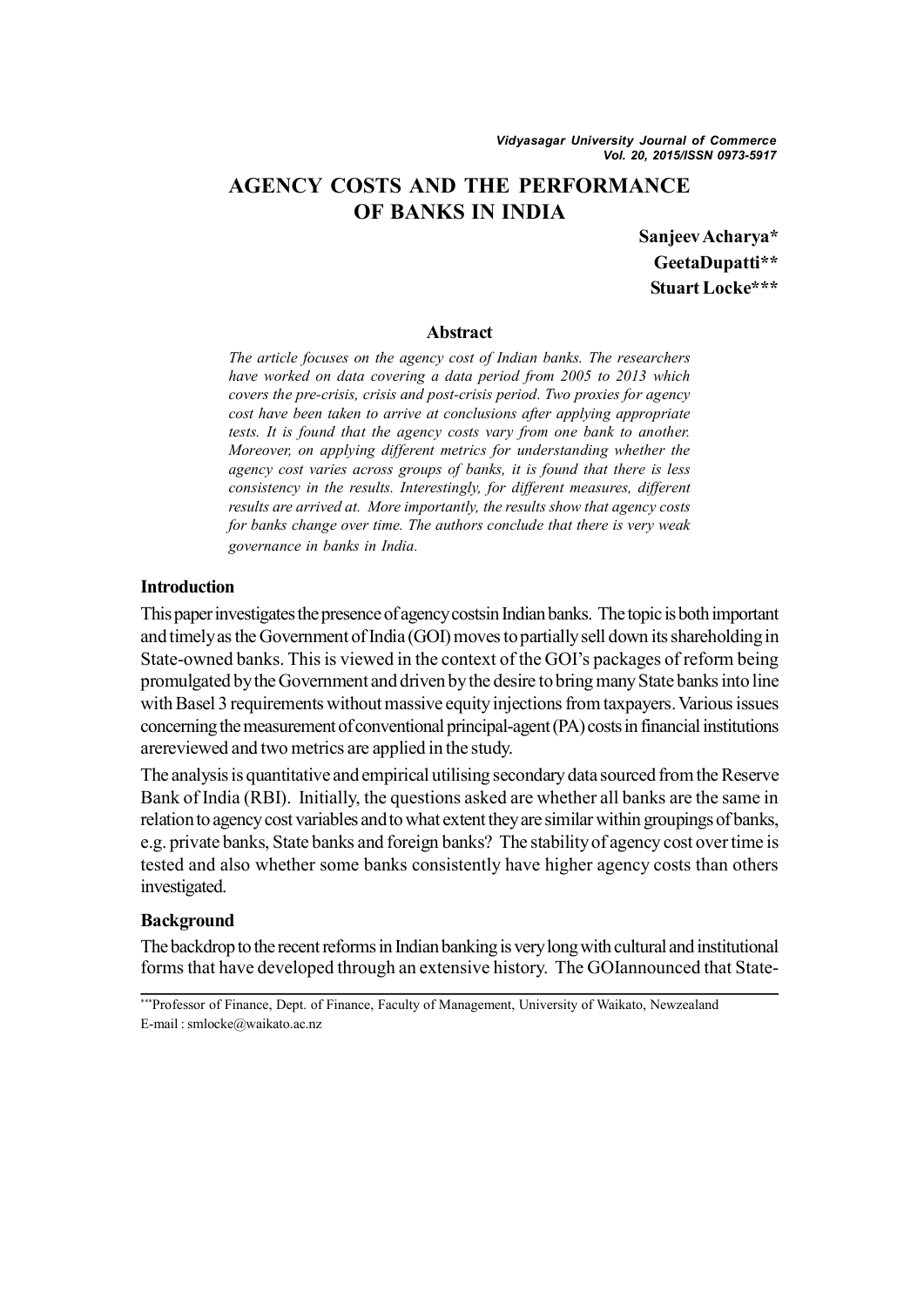owned banks needed to raise private equity in order to meet providential standards and could notrely on GOI injections of capital(Reuters, 2014).A few days later the process for appointing directors to State-owned banks waschanged. This policy change may have been prompted by earlier media coverage just prior to the previous national electionnumerous key positions were given to people associated with the thengovernment, which soon became the opposition. The GOI announcement has indicated that the selection process for directors of State banks will be more transparent with an emphasis on core competencies and experience in the financial sector. An address by the deputy governor of the RBI six weeks prior to these GOI announcements noted that one of the key risk factors in the banking sector is directors who are unaware of the risks in their complex product mixes and a lack of knowledge about how their bank actually operates.

The manner in which GOI announced its next policy change is indicative of some of the cultural and value differences in India compared to some other large economies.GOI believes that all Indians should have a bank account and that there are a range of good reasons for why this is important such as it should help to lower corruption etc. The PrimeMinister at the time of making a statement to this effect wrote to all staff of all banks in India soliciting support for the policy. The RBI moved rapidly to simplify the requirements for opening a bank account, reducing evidentiary requirements to one form rather than the multiple documents previously required. These rapid changes with potentially far reaching impacts are part of the postindependence (1948) banking changes which included nationalisation in 1971, liberalisation in 1991, further steps in 2001 and now the movement to a mixed ownership model. However, the social agenda, which is deep-rooted in the policy and regulatory framework for banking, remains.

Banking in India has existed for a long time with references to be found in ancient literature. Two and half thousand years ago advice was offered on with whom banking should be conducted, (Manu Smitri), "a sensible man should deposit his money with a person of good family, good conduct, well-acquainted with law, wealth and honourable." ChanakyasArthashastra (about 300 B.C) is full of facts to show that there were powerful guilds of merchant bankers in existence who received deposits, advanced loans and carried on the other banking functions. In more modern times the key elements of Indian banking relate to independence, nationalisation and liberalisation and further reforms from time to time.

The rich history of banking and the number of reports and investigations on one hand make for interesting reading and on the other reveal the deep rift between commercial orientation and social need. Several sectors have from time-to-time been given a priority emphasis by Government and requirements have been imposed upon banks to provide more liberal finance. This may take the form of a specific quota, lower interest rates and/or more favourable credit appraisals. The balance sheet of banks with high levels of non-performing loans is a good indication of the problem.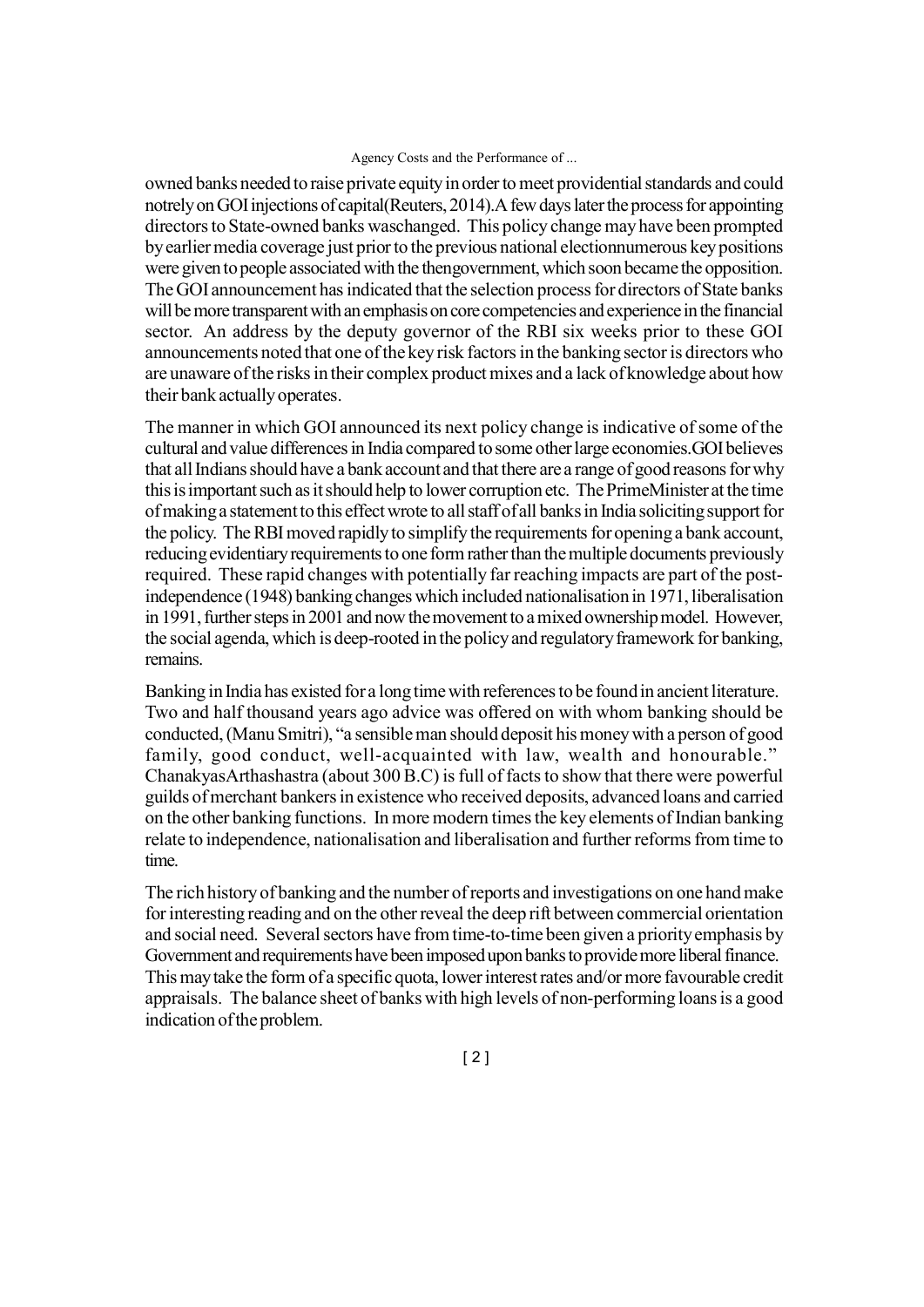### **Current Bank Structure**

Indianbanks currently consist of threemajor groups, as depicted in Figure 1, viz.public sector banks, [State Bank of India (SBI)& associates and nationalised banks], private sector banks and foreign banks. The sector is overseen by RBI which promulgates reserve requirements, interest rate requirements to effect monetary policy and guidelines concerning governance in banks. The banks are the largest provider of debt finance in India to individuals in the form of mortgages and loans and to the commercial sector, including public sector enterprises.





*Source : RBI (2014)*

Almost all lending is in the form of floating rate loans. There is an active Money Market, but both the Bond Market and Interest Rate Futures Market lack depth(Asifma, 2013; Gupta, 2014). RBI has been encouraging banks to use 7 and 14 day interbank lending rather than overnight lending to settle cash shortages and surpluses(RBI, 2011). Some traction has been gained in promoting these longer settlements which may in turn create more hedging and fixed rate awareness. However, as profitability is simplified for the banks by their establishing their individual base rate, reflecting the RBI official rate and then adding risk a premium for each client there is little drive for change.

The public sector banks are the majority lenders to GOI, State and local governments, including trading and non-trading enterprises. It was noted by Locke and Duppati (2014)that State banks were buying significant portions of shares sold by GOI through its partial privatisation of larger public sector enterprises. They also quotethe then Minister for Finance saying that if banks have surplus funds, then they should be buying more shares in Government enterprises. It would appear that this type of thinking is not reflected in the new GOI's thinking, but it is indicative of the close use of banks as a tool of government. Due to this reason, compared with private sector banks, these public sector banks are playing a dominant supplementary role in implementing government programmes, such as giving additional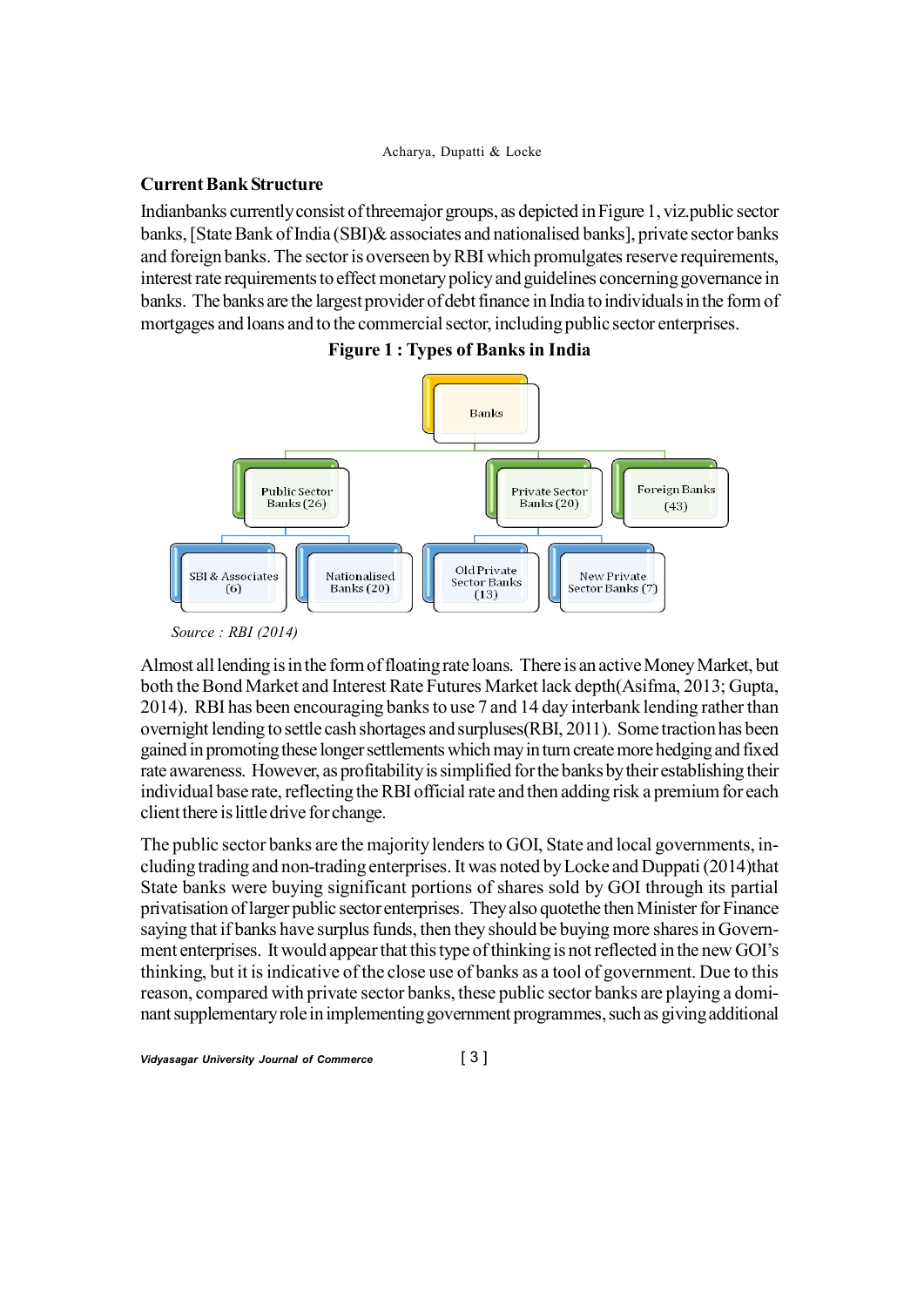facilities to priority sectors.(Chaudhary & Sharma, 2011). Similarly,Goel and Rekhi (2013) comparative study of public and private sector banks in India concludes that the performance of public sector banks is low compared to private sector banks.This topic has becomemore interestingdue to the announcement from GOI that all the public sector banks should collect any additional capital requirements from selling shares in the Stock Market rather than rely on government support.

A comprehensive dataset of all the banks for nine years (2005-2013) has been collected for thisstudy. The ANOVA is used to compare the means of variables between the banks, persistence tests is used to find the continuity of variables year on year and the regression analysis is used to explore the relationship between the agency cost and banks performance.

## **Literature review and hypothesis**

The early conception of agency theory, as expressed bySmith (1976, p. 233)observes that:

*The directors of such companies however being the managers rather of other peoples' money than of their own, it cannot well be expected, that they should watch over it with the same anxious vigilance.*

Subsequently, the idea has been developed and refined. The seminal article of Jensen and Meckling (1976)observes that agency cost arises due to the separation of ownership and control in an organisation and their research provided an impetus for many subsequent empirical studies.The majority of the analyses reported in the literature excludes financial institutions due to their financial structures, e.g. balance sheets, differing from those in other industries.

In addition to the different financial structure and income generating categories, the banking industry provides a unique scenario for agency cost due to the existence of public regulation (Mercado-Mendez & Willey, 1995).

## **Principal – Agent Conflict**

Principal–agent conflict arises when desires and goals of the principles and agents are not the same, i.e. a lack of goal congruence. The agency problem occurs in companies where managers take direct or indirect financial benefits at the expense of maximising shareholders' wealth (Banchit, Boulanouar, Wellalage, & Abidin, 2013).It is suggested this situation arises as a result of conflicting interests among managers and owners and asymmetric information (Chrisman, Chua, & Litz, 2004). However, these differences can be minimized in several ways.Crutchley and Hansen (1989) have identified that increasing managerial stock ownership, increasing dividends and increasing leverage will help to reduce the agency cost associated with the principal and agent.They note that companies with more disperse ownership are likely to face more serious problems of PA conflict. Ang, Cole, and Lin (2000) use the ratio of operating expense to total sales. Similarly, Banchit et al. (2013)use the same variable. The suggestion that increasing debt in a business reduces agency cost by restricting discretionary cash flow available to managers and through increased monitoring by debt-holders has pro-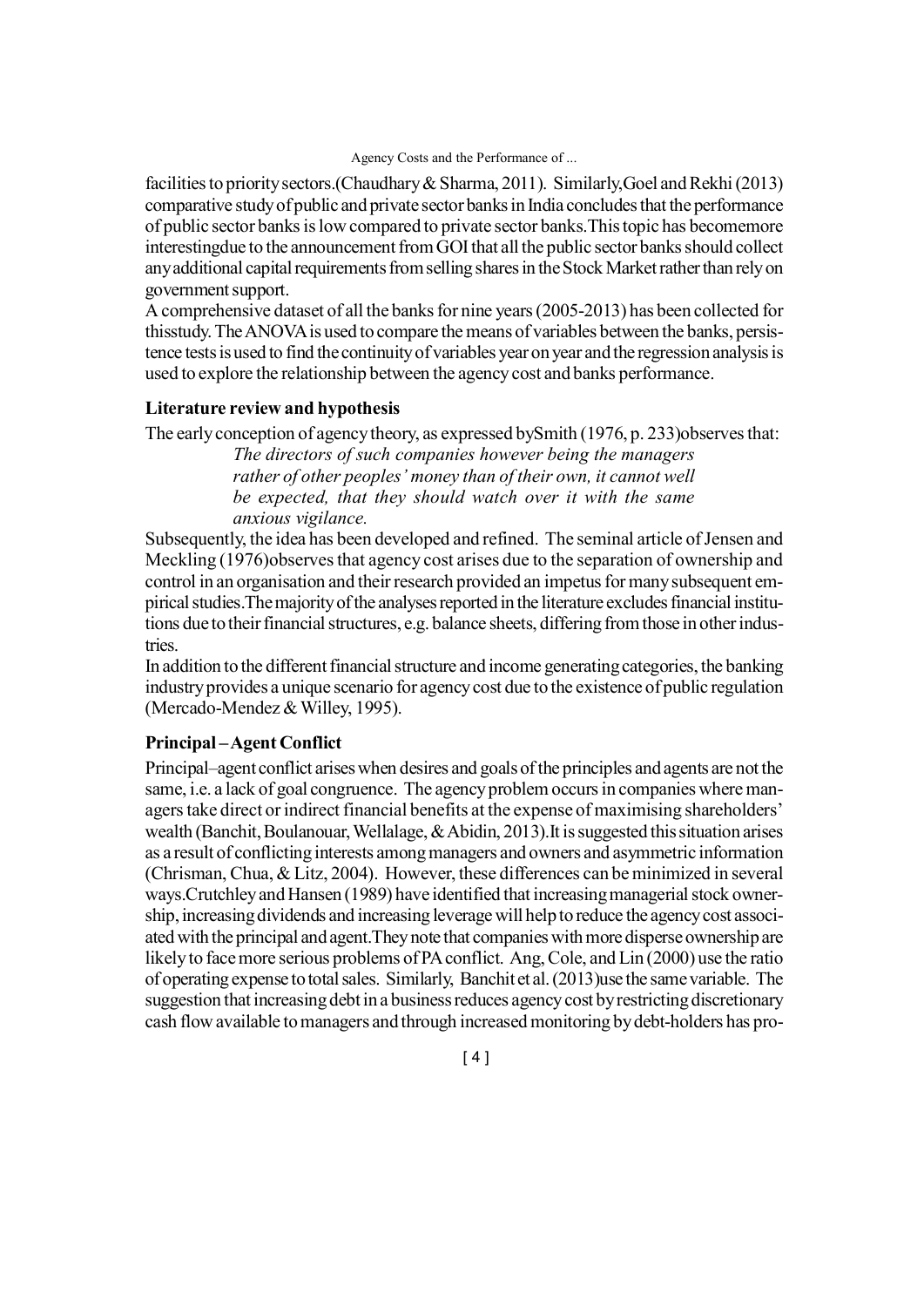moted some further metrics. In the case of banking, with dispersed deposit holders, this may not hold and the providential ratios of Basel 3 accord are more appropriate and these are monitored by a country's central banks.

## **Proxies for Agency Cost**

To test the existence of the agency cost in organisations, various metrics have been proposed. Multiple variations with slightly different ratios abound and the general thrust is reflected in the Table 1.

| <b>Topic</b>                                     | Researcher        | <b>Variables to measure</b>           |
|--------------------------------------------------|-------------------|---------------------------------------|
|                                                  |                   | agency cost                           |
| Agency costs in the banking industry: An         | Mercado-Mendez    | • Earnings volatility                 |
| examination of ownership behavior, leverage and  | and Willey (1995) | • Bank size                           |
| dividend policies                                |                   | • Managers'                           |
|                                                  |                   | diversification of losses             |
|                                                  |                   | • Flotation costs                     |
| Agency costs and ownership structure             | Ang et al. (2000) | • Ratio of operating                  |
|                                                  |                   | expenses to annual sales              |
|                                                  |                   | • Ratio of annual sales to            |
|                                                  |                   | total assets                          |
| Agency costs and corporate governance            | Florackis (2008)  | • Ratio of annual sales to            |
| mechanisms: Evidence for UK firms                |                   | total assets                          |
|                                                  |                   | • Selling, general $&$                |
|                                                  |                   | administrative expense                |
|                                                  |                   | to sales                              |
|                                                  |                   |                                       |
| Agency costs, corporate governance mechanisms    | McKnight and      | Ratio of sales-to-total<br>$\bullet$  |
| and ownership structure in large UK publicly     | Weir (2009)       | assets,                               |
| quoted companies: A panel data analysis          |                   | interaction of free cash<br>$\bullet$ |
|                                                  |                   | flows and growth                      |
|                                                  |                   | prospects and                         |
|                                                  |                   | Number of acquisitions<br>$\bullet$   |
| Agency costs, ownership structures and corporate | Singh and         | Ratio of annual sales to<br>$\bullet$ |
| governance mechanisms                            | Davidson Iii      | total assets                          |
|                                                  | (2003)            | Selling, general &<br>$\bullet$       |
|                                                  |                   | administrative expense                |
|                                                  |                   | to total sales                        |

# **Table 1: Variables used in prior studies**

*Source : Compiled by the authors*

*Vidyasagar University Journal of Commerce* [ 5 ]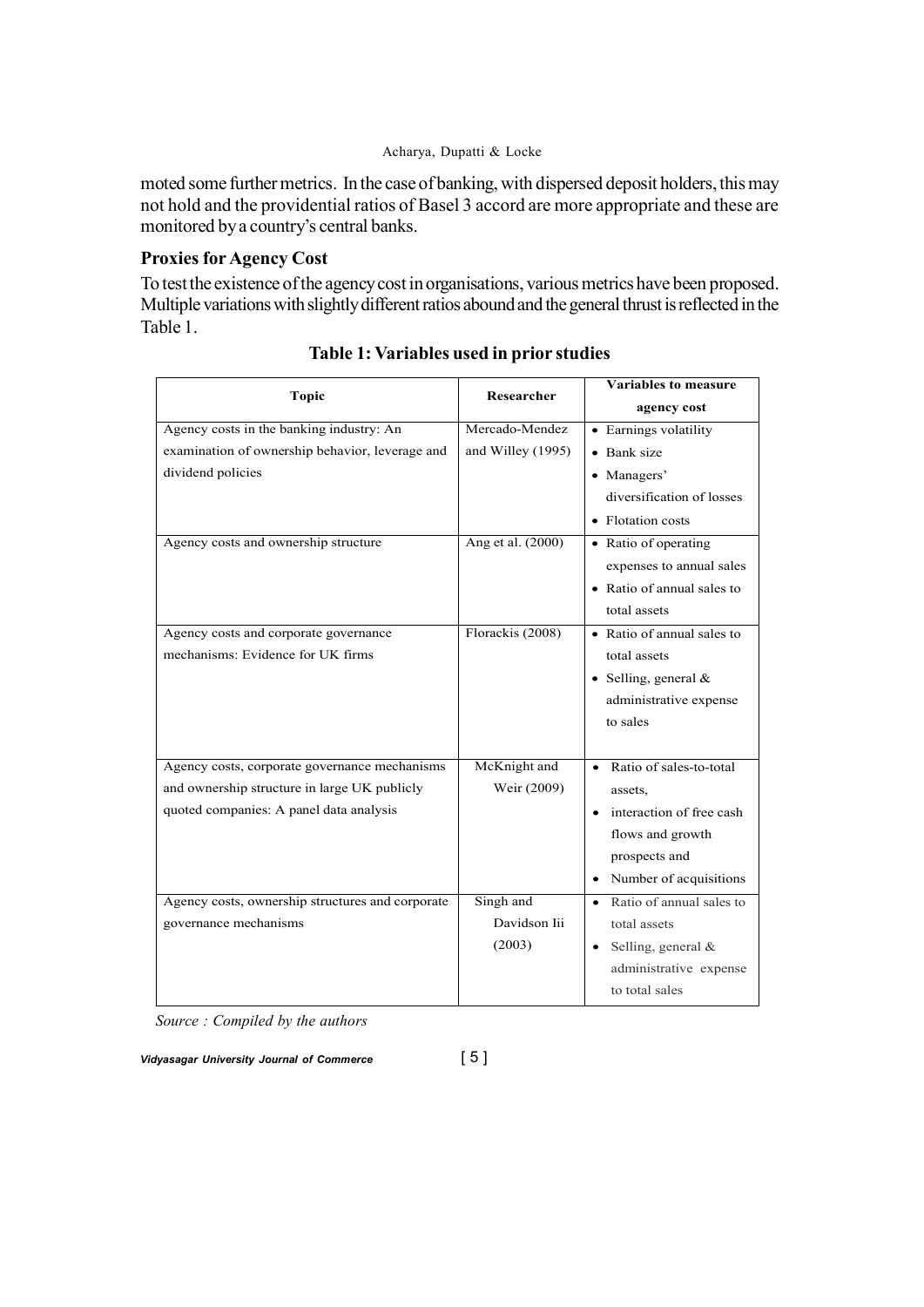Several variables are proposed in the literature for measuring agency cost. Two variables for which data are available for all banks for the chosen eight years, covering the pre-, actual, and post-global financial crisis period, arethe ratio of operating expenses to interest income and operating expenses to total loans. These are appropriate for a financial institution and are readily recognisable as reflecting efficiency of management.

| <b>Measure of Performance</b> | <b>Measure of PA Agency</b>           |
|-------------------------------|---------------------------------------|
| ROA                           | Operating Expenses to Interest Income |
| <b>NET NPA</b> ratio          | Profit per employee                   |

| Table 2: Metrics selected for this study |
|------------------------------------------|
|------------------------------------------|

All the banks may be equally prone to agency costs or there may be some variation. It is possible that some banks consistently have lower agency costs than others and the relationship between agency cost and financial performance may or may not be pronounced. A series of hypotheses are proposed and examined to address the nature of the various relationships.

# **Hypotheses**

The hypotheses are formulated as two-sided testswhere the null suggests there is no difference between variables or groups of variables. The first three hypotheses are examined using an ANOVA. The fourth also uses ANOVA on the persistence data which is explained below.

 $H_1$ : All banks have the same agency cost.

H<sub>2</sub>: All banks in the same category, i.e. State owned, Private or Foreign have the same agency costs.

 $H_3$ : Agency costs for banks do not change over time.

 $H_4$ : There is a persistence of agency costs across time for banks.

# **Data and Methodology**

## **Data**

The study uses secondary data drawn from RBI publication sources at http://dbie.rbi.org.in/ DBIE/dbie.rbi?site=statistics and listed in References. The period 2005 to 2013 covers years prior to, during and after the global financial crisis.

# **Method**

The data were downloaded from the RBI website and checked for completeness. A Grubbs test was used to check for outliers and the possibility of missing observations is screened in Stata as lnLIQ.

A single factor ANOVA is appropriate for examining whether all the banks have the same ratio scores used for in hypotheses 1 to 3. This form of analysis tests a hypothesis that each sample is drawn from the same underlying probability distribution against an alternative hypothesis that the underlying probability distributions are not all the same.

*Source: Selected by the authors*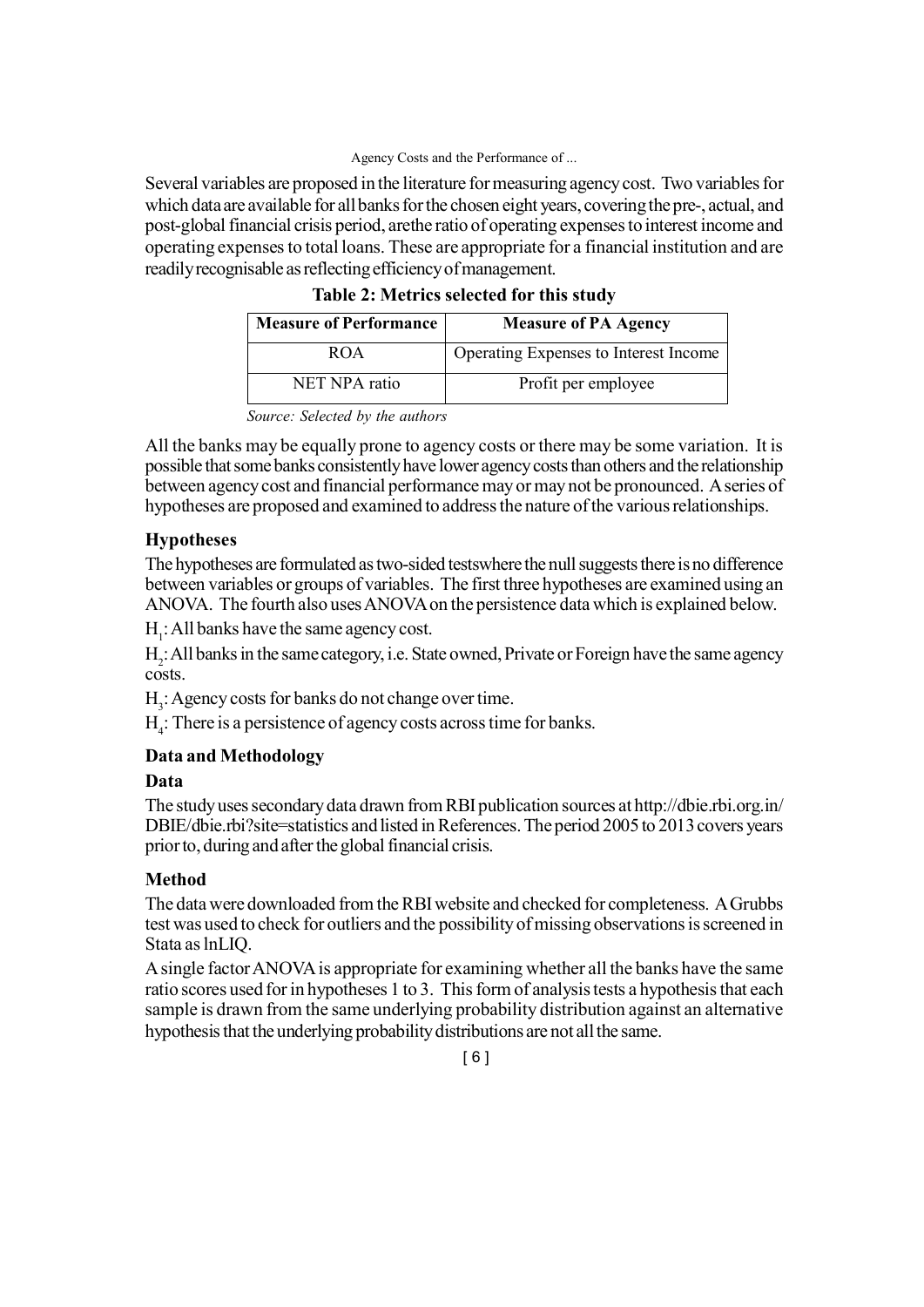### **Non- parametric tests / Persistency test**

The non-parametric test was conducted to find the persistency in the agency costs of various groups of banks.A contingency table for each of the two measures used in this study was constructed and two non-parametric tests were carried out to test the persistence of these agency cost metrics. The two tests were the Z-test, proposed by Malkiel (1995), and the cross product ratio test developed by Brown and Goetzmann (1995). In order to conduct these tests, we classified the banks as banks as winners (W) or losers (L) depending on their performance level, above or below the median value during each year.

The null hypothesis for all these tests was that there is no persistence in performance of banks. In the Malkiel (1995) test, no persistence means that there is equal probability (i.e. 0.5) for past winners to be either a winner or loser in the next year. The test is calculated by using the following formula:

$$
M = \frac{[WW - (WW + WL)^* 0.5]}{\sqrt{(WW + WL)^* 0.5^* 0.5}}
$$

where**,**

WW= Winner for previous year and current year

 $WL =$  Winner this year and loser in previous year, and it also follows a standard normal distribution.

Similarly, for the (Brown  $& Goetzmann$ , 1995) the null hypothesis is that the number of the banks changing the category (from winner to loser or vice versa) for the next period is equal to the number of banks remaining in the same category. To test this hypothesis we have used the cross product ratio (CPR):

$$
CPR = \frac{WW * LL}{WL * LW}
$$

The values of CPR greater than unity refer to persistence and the values which are smaller than unity refer to non-persistence. To test the statistical significance of the values, the following Z-test is conducted:

where

$$
\sigma_{ln(CPR)} = \sqrt{\frac{1}{WW} + \frac{1}{LL} + \frac{1}{WL} + \frac{1}{LW}}
$$

 $Z = \frac{lnCPR}{\sigma_{lnCPB}}$ 

*Vidyasagar University Journal of Commerce* [ 7 ]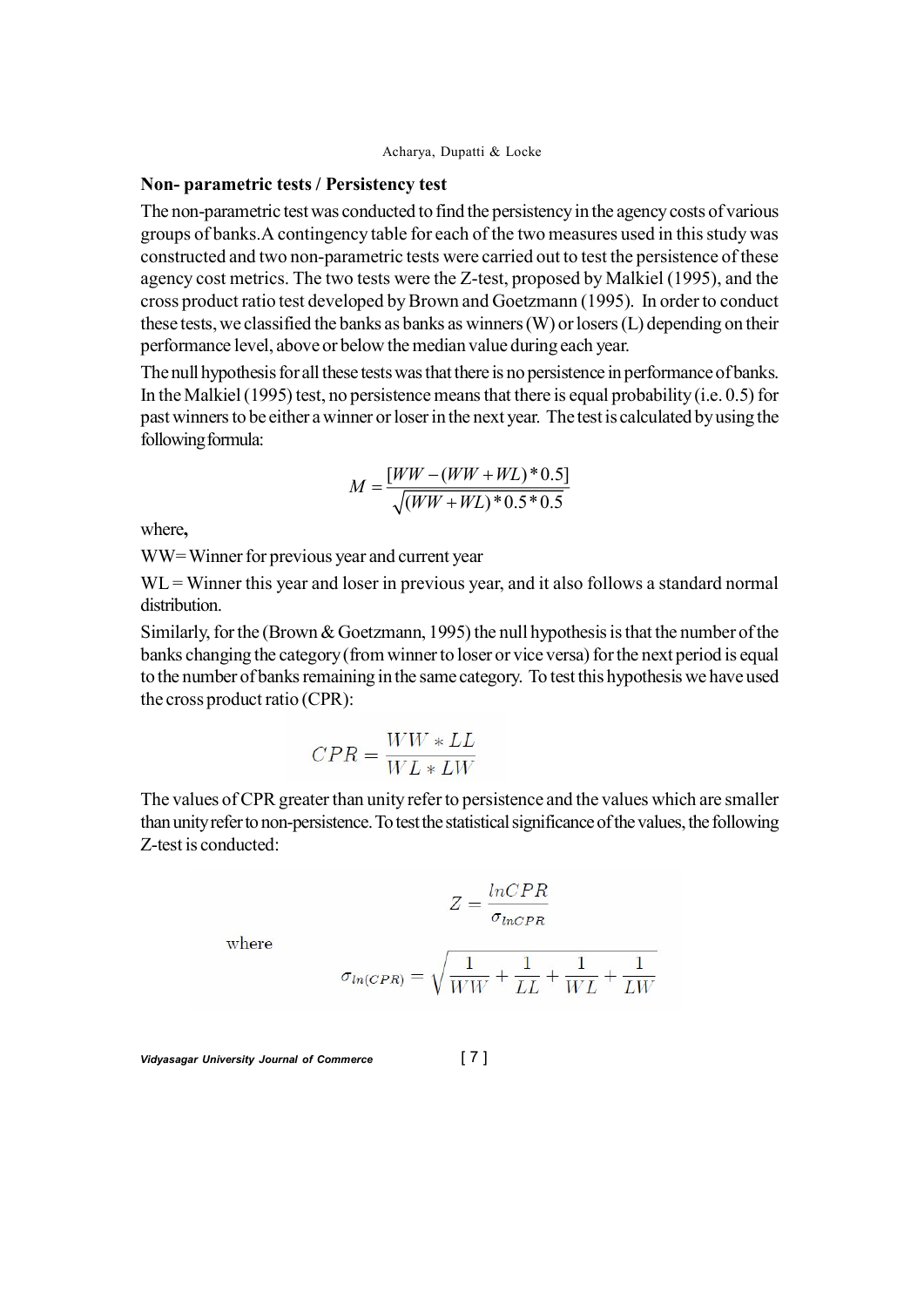## **Interpretation of ANOVA**

Principal Agent Agency Problem

The first hypothesis addresses the question of whether all banks have the same agency cost:

 $H_1$ : All banks have the same agency cost.

ANOVA calculates an F statistic, which provides a range of critical values for determining the confidence level for not rejecting each null hypothesis. The number of observations and variables involved are components of the calculation. Two variables are used as metrics for agency cost, the ratio of:

- I. operating expenses to interest income and
- II. operating expenses to total loans

The calculated F statistic and the F critical values are shown in Table 3.

| Metric                               | F statistic | $1\%$<br>Е<br>critical<br>value > | 5% % F<br>critical<br>value > | $10\%$ % F<br>critical<br>value > | Accept/Reject |
|--------------------------------------|-------------|-----------------------------------|-------------------------------|-----------------------------------|---------------|
| Operating expenses to interest       |             |                                   |                               |                                   |               |
| income                               | 19.64       | 2.79                              | 2.37                          | 1.94486                           | Rejected      |
| Operating<br>total<br>expenses<br>to |             |                                   |                               |                                   |               |
| loans                                | 6.12        | 2.79                              | 2.37                          | 1.94486                           | Rejected      |

## **Table 3: ANOVA table for all banks have same agency cost**

*Source: Author's calculation*

The hypothesis is not accepted at the 1% significant level for either metric. This is not surprising as it is intuitively unlikely that agency costs are the same across all banks, which is what the ANOVA indicates.

Within specific groups such as private banks or State banks or foreign banks there might be greater similarities in agency costs. This would imply that the level of governance is uniformly the same across a category or group in terms of a board's capacity to control management. When considered in this formulation of the issue, the answer of uniformity looks less likely. Hypothesis two addresses this issue.

 $H_2$ : All banks in the same category, i.e. State owned, private or foreign have the same agency costs.

Consideration of the F statistic reported in Table 4 presents a different picture to that in Table 3, where the null hypothesis was not accepted at the 1%, 5% or 10% levels. When the ratio of operating costs to income expense is the metric chosen to reflect agency cost, the hypothesis that all the new private banks have the same level of agency cost is not rejected (accepted). It is similarly the case for the State Bank of India and its Associates (SBI&A). The operating expenses-to-total-loans metric does not reject the null hypothesis for SBI&A. This is not a suggestion concerning the performance of SBI&A or the level of its agency cost. It is indicating that they are all similar, which might be similarly low, similarly high or similarly somewhere in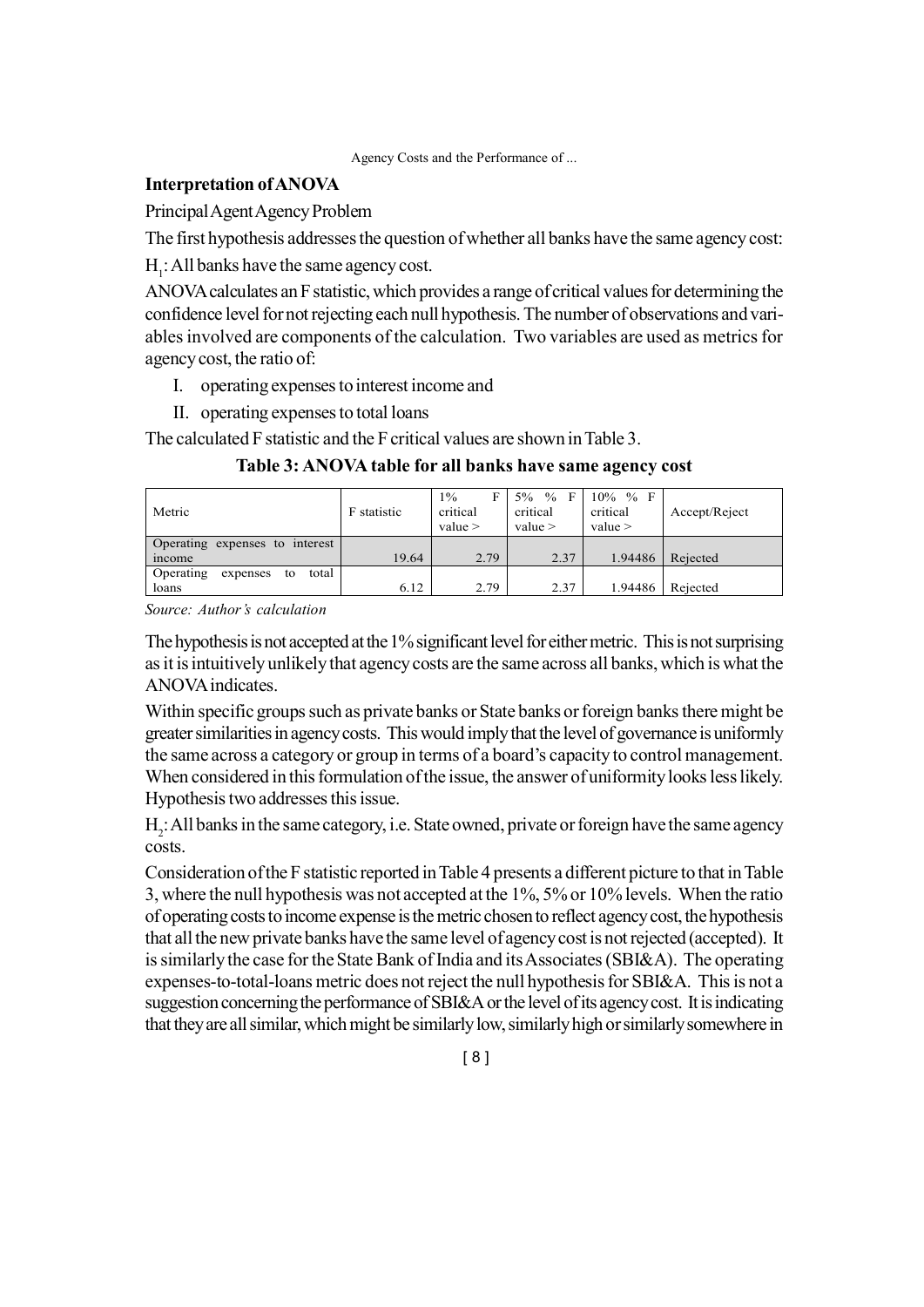between. The ranking of the category of banks and individual banks in terms of their agency costs is discussed below in relation to Table 7.

| Metric                                   | <b>Bank Group</b>  | F<br>statistic | $1\%$ F<br>critical<br>value<br>> | $5\%$ %<br>F<br>critical<br>value<br>$\rm{>}$ | 10%<br>$\frac{0}{0}$<br>$\mathbf{F}$<br>critical<br>value<br>$\rm{>}$ | Accept/Reject |
|------------------------------------------|--------------------|----------------|-----------------------------------|-----------------------------------------------|-----------------------------------------------------------------------|---------------|
|                                          | Foreign Bank       | 8.66           | 1.47                              | 1.32                                          | 1.23                                                                  | Rejected      |
| Operating expenses to interest<br>income | Nationalised Bank  | 2.64           | 2.49                              | 1.88                                          | 1.63                                                                  | Rejected      |
|                                          | New Private Sector | 1.86           | 7.06                              | 3.74                                          | 2.76                                                                  | Accepted      |
|                                          | Old Private Sector | 14.28          | 2.36                              | 1.81                                          | 1.58                                                                  | Rejected      |
|                                          | SBI & Associates   | 3.03           | 5.65                              | 3.23                                          | 2.51                                                                  | Accepted      |
|                                          | Foreign Bank       | 2.43           | 1.47                              | 1.32                                          | 1.23                                                                  | Rejected      |
|                                          | Nationalised Bank  | 2.64           | 2.49                              | 1.88                                          | 1.63                                                                  | Rejected      |
| Operating expenses to total<br>loans     | New Private Sector | 42.27          | 7.06                              | 3.74                                          | 2.76                                                                  | Rejected      |
|                                          | Old Private Sector | 5.29           | 2.36                              | 1.81                                          | 1.58                                                                  | Rejected      |
|                                          | SBI & Associates   | 2.77           | 5.65                              | 3.23                                          | 2.51                                                                  | Accepted      |

**Table 4: ANOVA table for all banks within the same category**

*Source: Calculation by the authors*

If governance improves in banks then the level of agency costs will reduce. At the broadest level we can consider whether agency costs across banks alter over time. Hypothesis 3 is formed around this issue.

 $H_3$ : Agency costs for banks do not change over time.

An appropriate test for this hypothesis is to consider the time series for an agency cost metric and check whether they are the same in each period. The results for this formulation of the ANOVA are reported in Table 5. It is apparent that we cannot reject the hypothesis at even the 10% significance level.

**Table 5: ANOVA table for agency cost of bank for study period**

| Metric                     | Years | F<br>statistic | $\mathbf{F}$<br>$1\%$<br>critical<br>value > | 5% % F<br>critical<br>value | $\frac{0}{0}$<br>10%<br>F<br>critical<br>value | Accept/Reject |
|----------------------------|-------|----------------|----------------------------------------------|-----------------------------|------------------------------------------------|---------------|
|                            | 2013  | 3.27           | 3.48                                         | 2.68                        | 1.99                                           | Accept        |
|                            | 2012  | 3.29           | 3.48                                         | 2.68                        | 1.99                                           | Accept        |
|                            | 2011  | 3.05           | 3.48                                         | 2.68                        | 1.99                                           | Accept        |
| Operating                  | 2010  | 2.3            | 3.48                                         | 2.68                        | 1.99                                           | Accept        |
| expenses to                | 2009  | 3.14           | 3.48                                         | 2.68                        | 1.99                                           | Accept        |
| interest income            | 2008  | 3.42           | 3.48                                         | 2.68                        | 1.99                                           | Accept        |
|                            | 2007  | 3.48           | 3.48                                         | 2.68                        | 1.99                                           | Accept        |
|                            | 2006  | 2.33           | 3.48                                         | 2.68                        | 1.99                                           | Accept        |
|                            | 2005  | 0.83           | 3.48                                         | 2.68                        | 1.99                                           | Accept        |
|                            | 2013  | 1.55           | 3.48                                         | 2.68                        | 1.99                                           | Accept        |
|                            | 2012  | 1.5            | 3.48                                         | 2.68                        | 1.99                                           | Accept        |
|                            | 2011  | 1.26           | 3.48                                         | 2.68                        | 1.99                                           | Accept        |
| Operating                  | 2010  | 2.33           | 3.48                                         | 2.68                        | 1.99                                           | Accept        |
| expenses to<br>total loans | 2009  | 1.56           | 3.48                                         | 2.68                        | 1.99                                           | Accept        |
|                            | 2008  | 0.86           | 3.48                                         | 2.68                        | 1.99                                           | Accept        |
|                            | 2007  | 1.69           | 3.48                                         | 2.68                        | 1.99                                           | Accept        |
|                            | 2006  | 0.79           | 3.48                                         | 2.68                        | 1.99                                           | Accept        |
|                            | 2005  | 0.61           | 3.48                                         | 2.68                        | 1.99                                           | Accept        |

*Source: Calculation by the authors*

*Vidyasagar University Journal of Commerce* [ 9 ]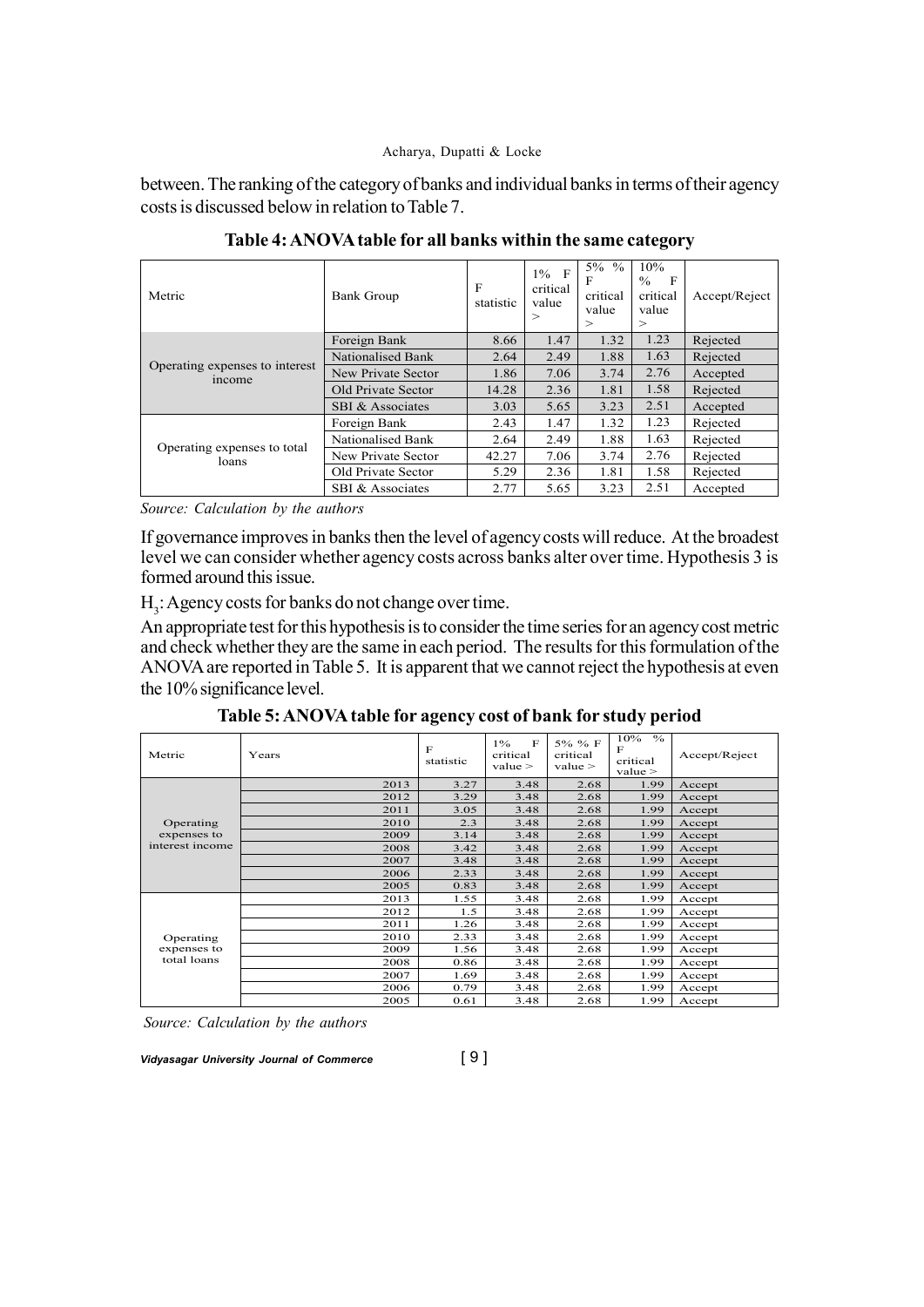This lack of improvement in reducing agency costs at the aggregate level may not be the same for all categories of banks. Accordingly, the hypothesis is tested on each of the categories of banks and the statistics are reported in Table 5. It is apparent that the hypothesis of constancy of agency cost across time cannot be rejected.

An alternative approach is to consider persistence in agency costs across time.

### **Persistence Test Interpretation**

In order to assess the persistency of agency cost in various groups of banks through time, the approach developed by Malkiel (1995) and (Brown & Goetzmann, 1995) using a Z-test is conducted.

H4: There is a persistence of agency costs across time for banks<sup>1</sup>.

The results of the persistence test for all the variables taken for study are shown in table nos. 6 and 7 below:

|       | <b>Operating Expenses to Interest Income</b> |                |     |                |                      |                       |            |                       |  |  |  |
|-------|----------------------------------------------|----------------|-----|----------------|----------------------|-----------------------|------------|-----------------------|--|--|--|
| Year  | <b>WW</b>                                    | WL             | LL  | LW             | % of Repeat (W or L) | <b>Malkiel Z test</b> | <b>CPR</b> | <b>B&amp;G</b> Z stat |  |  |  |
| 2013  | 57                                           | 2              | 43  | 1              | 0.97                 | 7.16                  | 1225.5     | 5.73                  |  |  |  |
| 2012  | 55                                           | 6              | 38  | $\overline{4}$ | 0.9                  | 6.27                  | 87.08      | 6.58                  |  |  |  |
| 2011  | 58                                           | $\overline{4}$ | 38  | 3              | 0.93                 | 6.86                  | 183.67     | 6.58                  |  |  |  |
| 2010  | 59                                           | $\overline{4}$ | 37  | 3              | 0.93                 | 6.93                  | 181.92     | 6.57                  |  |  |  |
| 2009  | 60                                           | 3              | 37  | 3              | 0.94                 | 7.18                  | 246.67     | 6.54                  |  |  |  |
| 2008  | 57                                           | 5              | 35  | 6              | 0.89                 | 6.6                   | 66.5       | 6.53                  |  |  |  |
| 2007  | 55                                           | 5              | 36  | 7              | 0.88                 | 6.45                  | 56.57      | 6.47                  |  |  |  |
| 2006  | 38                                           | 13             | 30  | 22             | 0.66                 | 3.5                   | 3.99       | 3.24                  |  |  |  |
| Total | 439                                          | 42             | 294 | 49             | 0.89                 |                       |            |                       |  |  |  |
|       | 824                                          |                |     |                |                      |                       |            |                       |  |  |  |

**Table 6: Persistence Test – Variable 1**

*Source: Calculation by the authors*

**Table 7: Persistence Test – Variable 2**

| TADIC 7. I CLYBULIUL TUBL<br>, al iavit <i>e</i><br><b>Operating Expenses to Total Loan</b> |           |                         |     |    |                      |                          |            |               |  |
|---------------------------------------------------------------------------------------------|-----------|-------------------------|-----|----|----------------------|--------------------------|------------|---------------|--|
| Year                                                                                        | <b>WW</b> | WL                      | LL  | LW | % of Repeat (W or L) | <b>Malkiel</b><br>Z test | <b>CPR</b> | B&G Z<br>stat |  |
| 2013                                                                                        | 52        | 7                       | 38  | 6  | 0.87                 | 5.86                     | 47.05      | 6.46          |  |
| 2012                                                                                        | 54        | 7                       | 37  | 5  | 0.88                 | 6.02                     | 57.09      | 6.49          |  |
| 2011                                                                                        | 57        | $\overline{\mathbf{5}}$ | 37  | 4  | 0.91                 | 6.60                     | 105.4      | 6.62          |  |
| 2010                                                                                        | 60        | 3                       | 38  | 2  | 0.95                 | 7.18                     | 380.0      | 6.35          |  |
| 2009                                                                                        | 60        | $\mathbf{3}$            | 37  | 3  | 0.94                 | 7.18                     | 246.7      | 6.54          |  |
| 2008                                                                                        | 58        | $\overline{4}$          | 36  | 5  | 0.91                 | 6.86                     | 104.4      | 6.61          |  |
| 2007                                                                                        | 57        | 3                       | 38  | 5  | 0.92                 | 6.97                     | 144.4      | 6.55          |  |
| 2006                                                                                        | 52        | 7                       | 36  | 8  | 0.85                 | 5.86                     | 33.43      | 6.25          |  |
| Total                                                                                       | 450       | 39                      | 297 | 38 | 0.91                 |                          |            |               |  |
|                                                                                             | 824       |                         |     |    |                      |                          |            |               |  |

1 The number of banks changing category (from winner to loser or vice versa) for next period is equal to the number of banks remaining in the same category.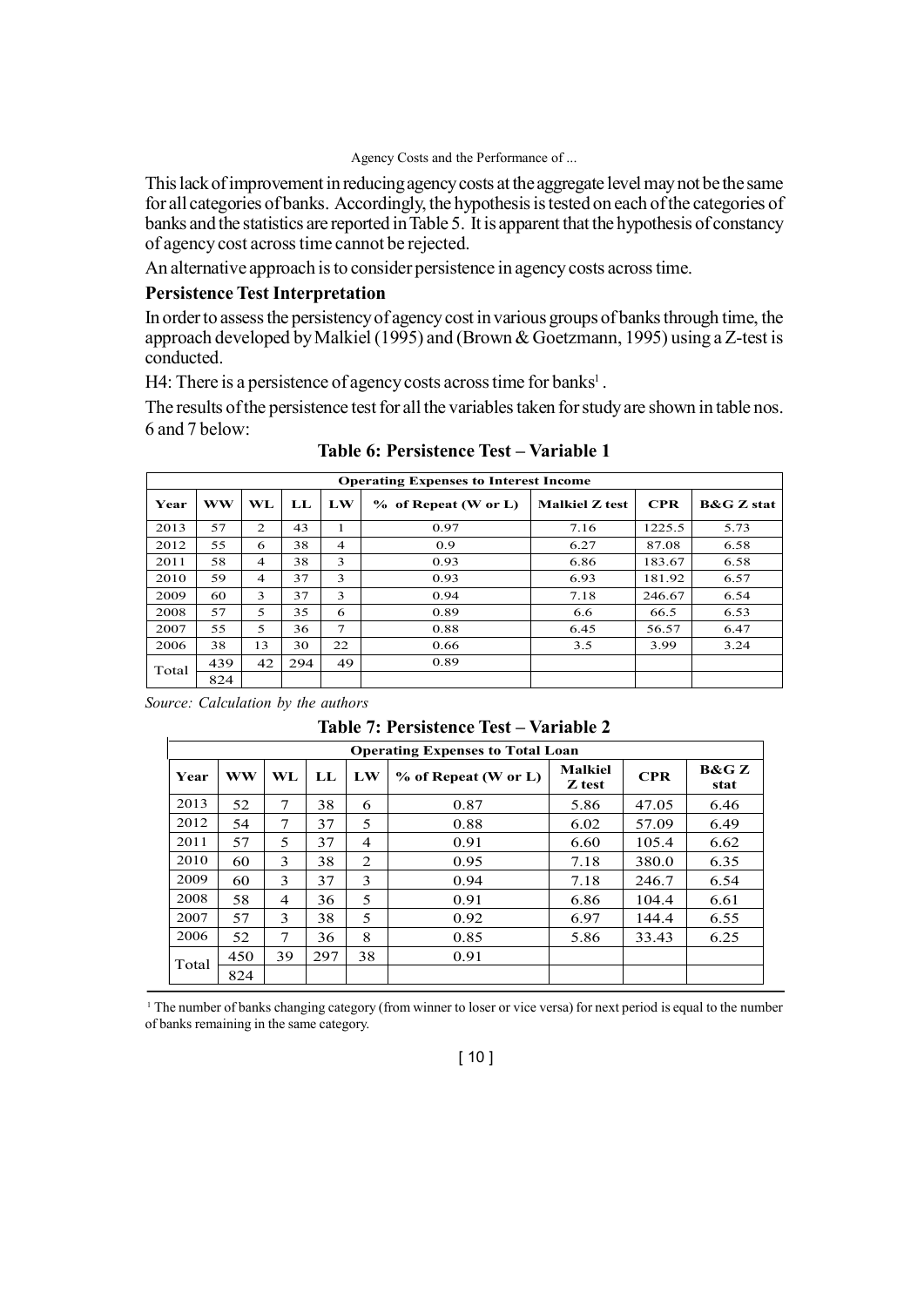The persistence test results for the Malkiel Z-test and B&G Z-test are significant at a 99% confidence interval for both metrics used for study. Accordingly, the hypothesis is not rejected. It can also be said that there is a significantly higher probability (89% and 91% for variable OEII and OETL respectively) that the past winners will remain winners for the next period. This result is likely to be the result of the banks' strategic decision making in relation to investing lending and the measures they take to reduce operating expenses.

## **Coefficient of Variation of Agency costs**

For each category of bank it is interesting to consider the average level of agency cost. The mean, i.e. average performance could be a useful measure but it is appropriate also to consider the dispersion of agency costs in banks; the standard deviation captures this effect. The quotient of standard deviation divided by the mean, known as the coefficient of variation (CoV), is a useful statistical measure of the level of the agency costs adjusted for dispersion:

CoV = Standard deviation of agency cost metric/mean of agency cost

This measure works for ratio scale units and where the distribution is log normal, the CoV will exhibit stationarity.

In table nos. 8 and 9, these statistics are shown for the categories of banks and ranked from 1-5, where 1is the best result and 5 is the worst.

| <b>Operating Expenses to Interest Income</b>                                       |       |       |       |  |  |  |  |  |
|------------------------------------------------------------------------------------|-------|-------|-------|--|--|--|--|--|
| Covariance<br><b>Bank Category</b><br>SD.<br><b>Rank (Ascending Order)</b><br>Mean |       |       |       |  |  |  |  |  |
| Foreign Bank                                                                       | 0.680 | 1.200 | 1.765 |  |  |  |  |  |
| Nationalised Bank                                                                  | 0.220 | 0.660 | 3.000 |  |  |  |  |  |
| New Private Sector Bank                                                            | 0.340 | 0.160 | 0.471 |  |  |  |  |  |
| Old Private Sector Bank                                                            | 0.270 | 0.110 | 0.407 |  |  |  |  |  |
| SBI & Associates                                                                   | 0.230 | 0.070 | 0 304 |  |  |  |  |  |

**Table 8: Coefficient of Variation for Bank Categories – Variable 1**

*Source: Calculation by the authors*

## **Table 9: Coefficient of Variation for Bank Categories – Variable 2**

| <b>Operating Expenses to Total Loan</b> |        |           |            |                               |  |  |  |  |
|-----------------------------------------|--------|-----------|------------|-------------------------------|--|--|--|--|
| <b>Bank Category</b>                    | Mean   | <b>SD</b> | Covariance | <b>Rank (Ascending Order)</b> |  |  |  |  |
| Foreign Bank                            | 0.0100 | 0.0400    | 4.00       |                               |  |  |  |  |
| Nationalised Bank                       | 0.0048 | 0.0258    | 5.35       |                               |  |  |  |  |
| New Private Sector Bank                 | 0.0049 | 0.0260    | 5.30       |                               |  |  |  |  |
| Old Private Sector Bank                 | 0.0048 | 0.0257    | 5.32       |                               |  |  |  |  |
| SBI & Associates                        | 0.0049 | 0.0258    | 5.30       |                               |  |  |  |  |

*Source: Calculation by the authors*

There are features in table nos. 8 and 9 that warrant discussion. The first observation that might be made is that the nationalised banks are the poorest performers on both metrics whereas the SBI&A is impressive on both. The CoVs for operating expenses to total loans

*Vidyasagar University Journal of Commerce* [ 11 ]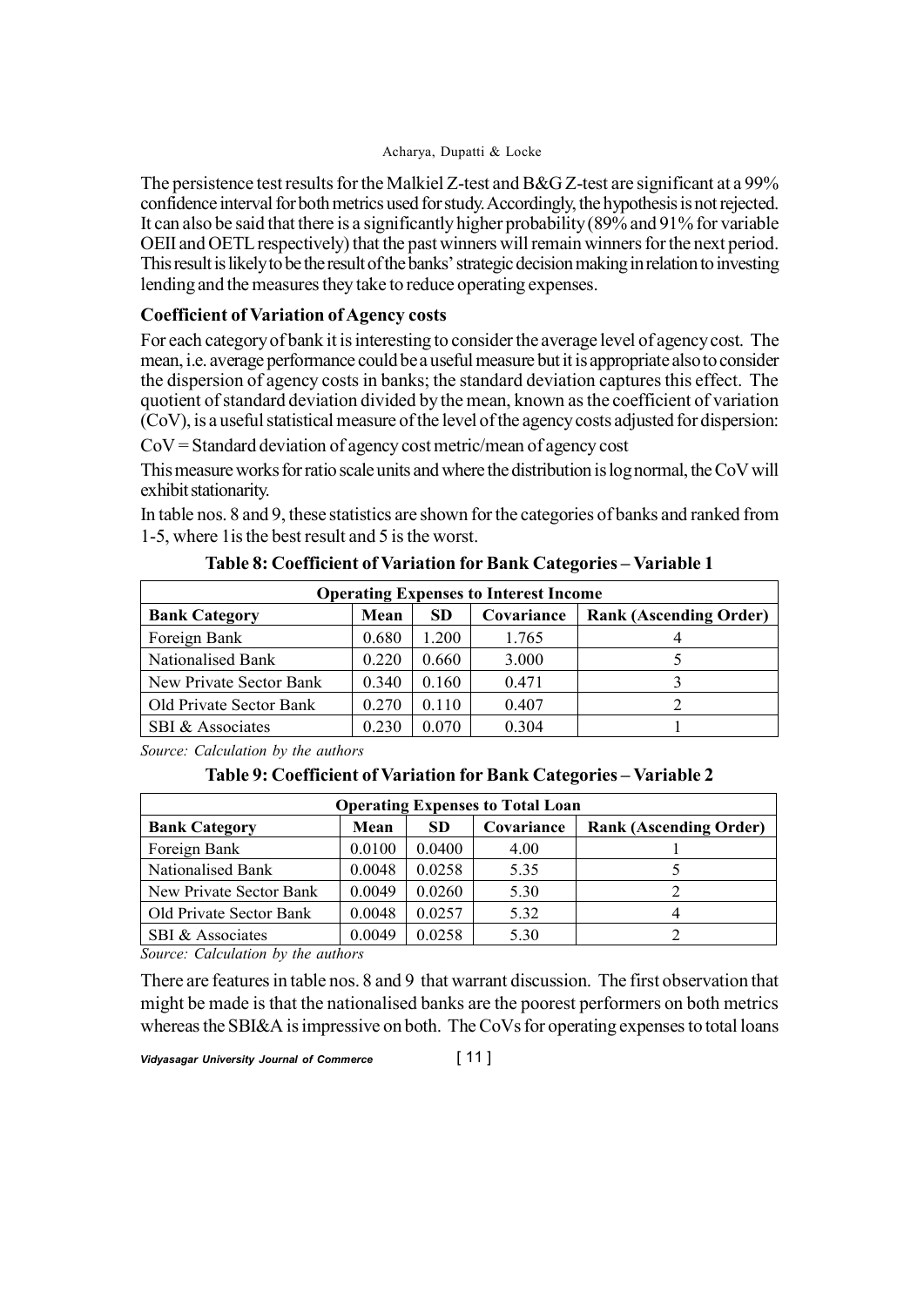are very similar for four of the five categories of banks. Operating expenses to interest income shows a greater spread in COVs. The size of non-performing loans is likely to have contributed to the difference between the two metrics. The result of government controls/policies requiring that loans are to be made available to troubled sectors where collection becomes a problem will impact on agency cost metrics. The GOI announced in August 2014 a requirement for banks to set about collecting the biggest of these non-performing loans. Any reduction in non-performing loans and/or recovering non-performing loans is going to increase operating costs.

The number of foreign banks has changed over the period and those operating have a clearly definable difference in approach from other banks. The services offered are narrower and are seen to be high value-add services rather than provision of savings accounts to poorer rural beneficiaries.

## **Summary**

The analysis indicates that there are distinguishable differences in agency costs across banks in India, most notably across categories of banks. The agency costs were not declining over time and the persistence testing shows that almost 90% of banks did show an improvement.

The size of the non-performing loan component, the capping of interest rates and other forms of regulatory or directive intervention by GOI over the period can be mounted as a defence for the poor control of costs. However, as almost all banks are in the same position this does not explain why some banks were not improving vis à vis other banks.

Potentially, there is a massive cartel across all categories of banks to maintain agency costs, or there is something less extreme. The drive to perform in a fixed interest rate environment where some loss leader sectors must receive loans does in part limit the extent of competition. However, the results, in particular for the nationalised banks, are troubling and indicate a lack of commercial drive. Governance in such banks appears to be limited to attendance at meetings and very little strategizing about how to become a leading bank with better outreach than most other banks. Again, this may be justified by the high level of political interference and the fact that account holders are required to pay directors' fees in order to fund a totally ineffectual buffer between management and politicians, except to the extent of promoting a charade of independence for a supposed commercial undertaking.

The conclusion drawn from the analysis suggests that there is very weak governance in banks. Changes introduced in mid-2014 by the GOI regarding how directors are to be chosen and the selection of senior managers is consistent with these results.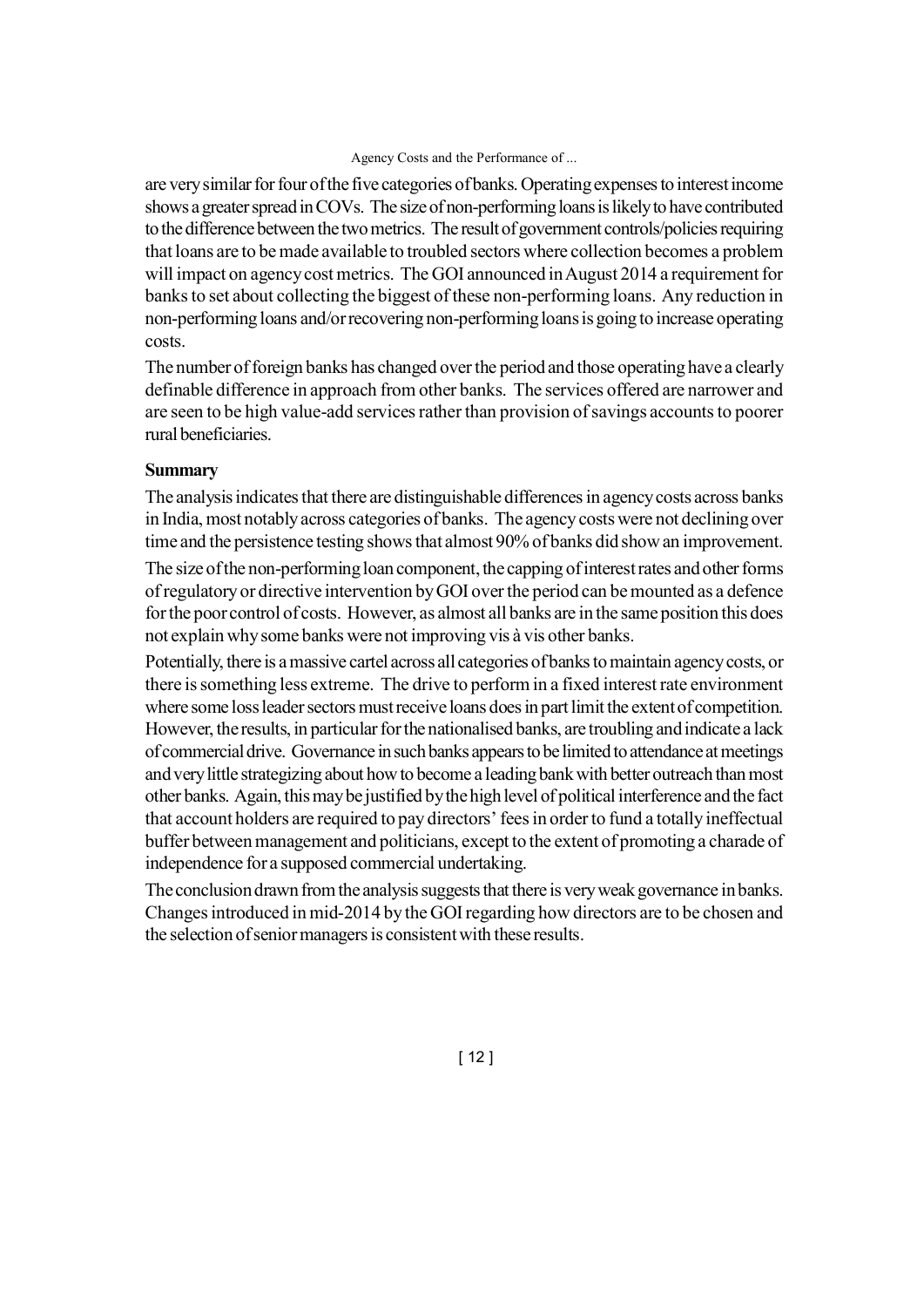## **References**

- Ang, J. S., Cole, R. A., & Lin, J. W. (2000). Agency costs and ownership structure. *The Journal of Finance, 55*(1), 81-106. doi:10.1111/0022-1082.00201
- Asifma. (2013). *Indian bond market roadmap*. Asifma. Retrieved from http://www. asifma. org/uploadedfiles/news/asifma%20-india % 20 bond % 20 market % 20 road map % 20 draft\_wcover.pdf
- Banchit, A., Boulanouar, Z., Wellalage, N. H., & Abidin, S. Z. (2013). Relationship principalagent or principal-principal conflicts and islamic banks? Performances *Business & Management Quarterly Review,* 4, 8-16.
- Brown, S. J., & Goetzmann, W. N. (1995). Performance Persistence. *The Journal of Finance, 50*(2), 679-698. doi:10.1111/j.1540-6261.1995.tb04800.x
- Chaudhary, K., & Sharma, M. (2011). Performance of Indian public sector banks and private sector banks: A comparative study. *International Journal of Innovation, Management and Technology, 2*(3), 249-246.
- Chrisman, J. J., Chua, J. H., & Litz, R. A. (2004). Comparing the Agency Costs of Family and Non-Family Firms: Conceptual Issues and Exploratory Evidence. *Entrepreneurship Theory and Practice, 28*(4), 335-354. doi:10.1111/j.1540-6520.2004.00049.x
- Crutchley, C. E., & Hansen, R. S. (1989). A Test of the Agency Theory of Managerial Ownership, Corporate Leverage, and Corporate Dividends. *Financial Management,* 18(4), 36-46. doi:10.2307/3665795
- Florackis, C. (2008). Agency costs and corporate governance mechanisms: evidence for UK firms. *International Journal of Managerial Finance, 4*(1), 37. doi:10.1108/ 17439130810837375
- Goel, C., & Rekhi, C. B. (2013). A comparative study on the performance of selected public sector and private sector banks in india. *Journal of Business Management & Social Sciences Research, 2*(7), 46-56.
- Gupta, N. D. (2014, 13 Feb). RBI pressures banks to trade bond futures. *Reuters*. Retrieved from http://in.reuters.com/article/2014/02/13/india-cbank-bond-futuresidINDEEA1C06720140213
- Jensen, M. C., & Meckling, W. H. (1976). Theory of the firm: Managerial behavior, agency costs and ownership structure. *Journal of Financial Economics, 3*(4), 305-360. doi:10.1016/0304-405X(76)90026-X
- Locke, S., & Duppati, G. (2014). Agency costs and corporate governance mechanisms in Indian state-owned companies and privately owned companies - a panel data analysis.
- Malkiel, B. G. (1995). Returns from Investing in Equity Mutual Funds 1971 to 1991. *The Journal of Finance, 50*(2), 549-572.